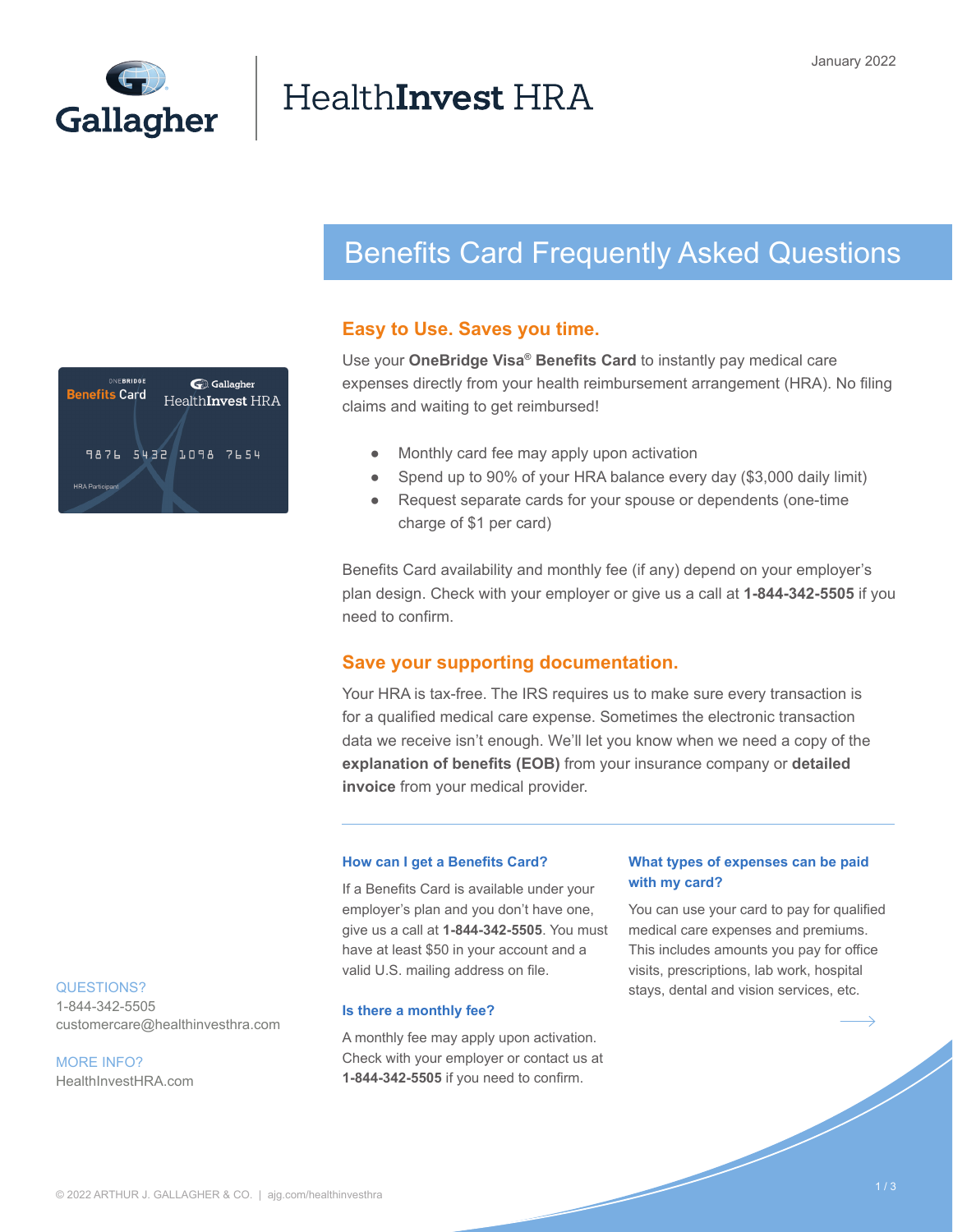Gallagher

#### **Can I use my card for my spouse or dependents?**

Yes, you can use your card to pay medical care expenses for you, your spouse, and qualified dependents. If you want, you can request separate cards for your spouse or dependents (a one-time charge of \$1 per card will apply).

#### **How much can I spend each day?**

You can spend up to 90% of your HRA balance every day (\$3,000 daily limit).

#### **Do I need to keep a minimum balance in my HRA to use my card?**

Yes, you must keep at least \$50 in your HRA. Your card will not work if your HRA balance is less than \$50.

#### **Can I use my card for vitamins or supplements?**

Yes, but you'll need to submit a prescription or letter of medical necessity from your doctor if we don't already have it on file.

#### **Should I save my supporting documentation?**

Yes, you should always save your documentation in case we need copies.

#### **Why might you need copies of my documentation?**

Your HRA is tax free, and the IRS has some pretty strict rules we have to follow. We're required to make sure every amount paid or reimbursed from your HRA is for a qualified medical care expense. So, when the electronic transaction data we receive isn't enough, we have to ask you for documentation.

When using your card, it's always a good idea to request and hang on to supporting documentation in case we need it. Your provider should be familiar with what's required.

# **What types of transactions are usually verified automatically without documentation?**

Most flat-dollar copays (in increments of \$5) and prescription purchases are verified automatically. This means we usually don't need you to provide documentation for these types of transactions.

# **What happens if I don't provide documentation when you ask me for it?**

IRS rules will require us to eventually suspend your card, but don't worry! We'll give you plenty of time before that happens. We understand you might have to wait until you get your final EOB or other form of proper documentation.

#### **What if my card gets suspended?**

We'll turn your card back on after all unsupported transactions have been resolved. To make that happen, you can either submit the documentation we need or pay back your HRA.

#### **How will I know if you need documentation, and how do I submit it?**

We'll notify you by email or regular mail within about 10 days if we need documentation.

You can submit documentation online or from our handy mobile app, HRAgo®. Either option is quick and easy. We'll give you instructions when we need you to send us something.

#### QUESTIONS?

1-844-342-5505 customercare@healthinvesthra.com

MORE INFO? HealthInvestHRA.com